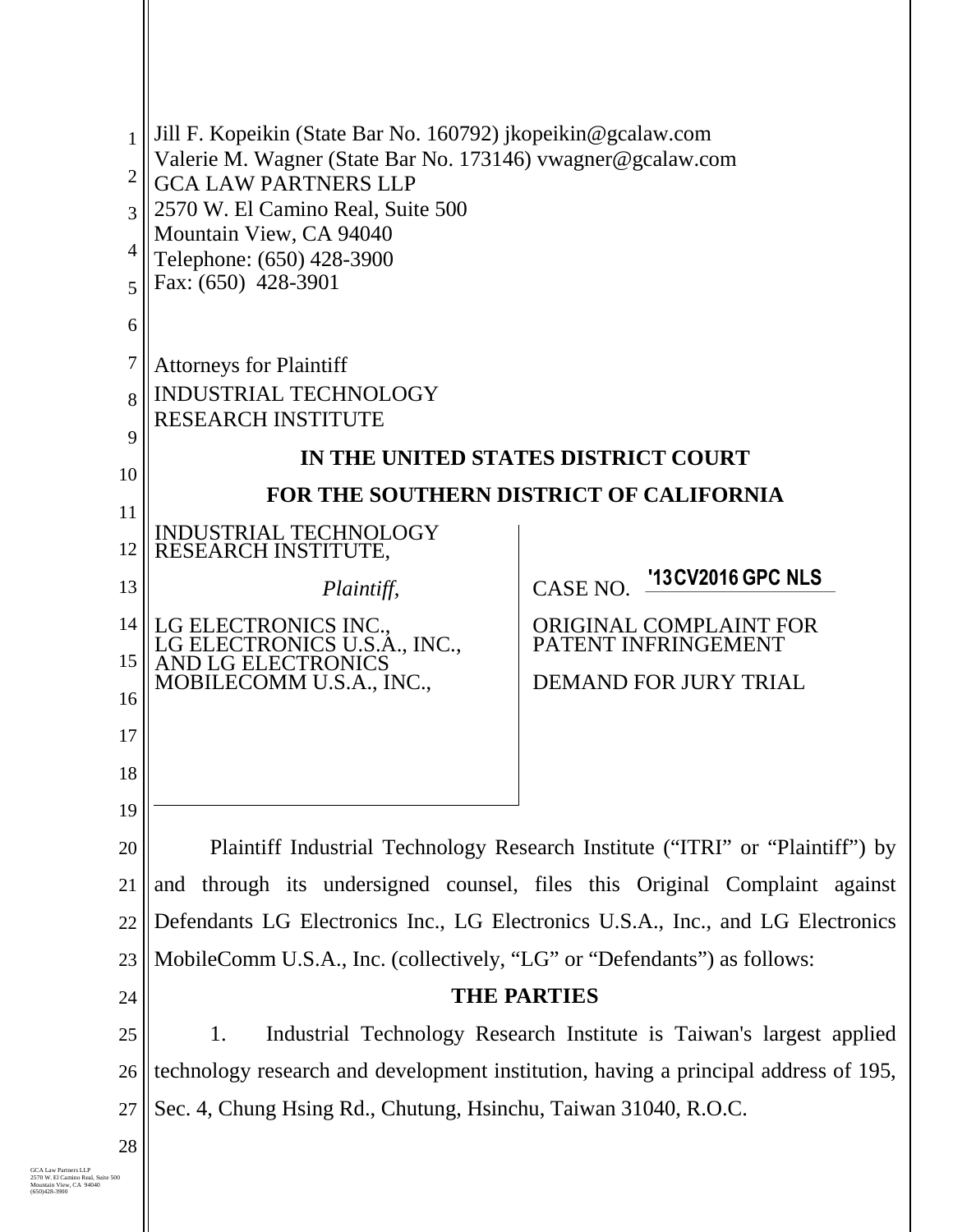**1 2 3 4 5 6** 2. Upon information and belief, LG Electronics Inc. is a Korean corporation with its principal place of business at LG Twin Towers, 20 Yeouidodong, Yeongdeungpo-gu, Seoul 150-721, Korea. Upon information and belief, LG Electronics may be served at LG Twin Towers, 20 Yeouido-dong, Yeongdeungpogu, Seoul 150-721, Korea via an officer, a managing or general agent, or any other agent authorized by appointment or by law to receive service of process.

**7 8 9 10 11 12 13** 3. Upon information and belief, LG Electronics U.S.A., Inc. is a Delaware corporation with its principal place of business at 1000 Sylvan Avenue, Englewood Cliffs, NJ, 07632. Upon information and belief, LG Electronics U.S.A., Inc. may be served with process by serving its registered agent, Lawyers Incorporating Service, 2710 Gateway Oaks Dr., Suite 150N, Sacramento, CA 95833. Upon information and belief, LG Electronics U.S.A., Inc. is a wholly owned subsidiary of LG Electronics Inc.

**14 15 16 17 18 19 20 21 22** 4. Upon information and belief, LG Electronics MobileComm U.S.A., Inc. is a California corporation with its principal place of business at 10101 Old Grove Road, San Diego, California 92131. Upon information and belief, LG Electronics MobileComm U.S.A., Inc. also conducts business as "LG Mobile Phones." Upon information and belief, LG Electronics MobileComm U.S.A., Inc. may be served with process by serving its registered agent, National Registered Agents, Inc., 818 W. Seventh St., Los Angeles, CA 90017. Upon information and belief, LG Electronics MobileComm U.S.A., Inc. is a wholly owned subsidiary of LG Electronics U.S.A., Inc.

**23**

## **JURISDICTION AND VENUE**

**24 25 26 27** 5. This action arises under the Patent Laws of the United States, 35 U.S.C. § 1, et seq., including 35 U.S.C. §§ 271, 281, 283, 284, and 285. This Court has subject matter jurisdiction over this case for patent infringement under 28 U.S.C. §§ 1331 and 1338(a).

**28**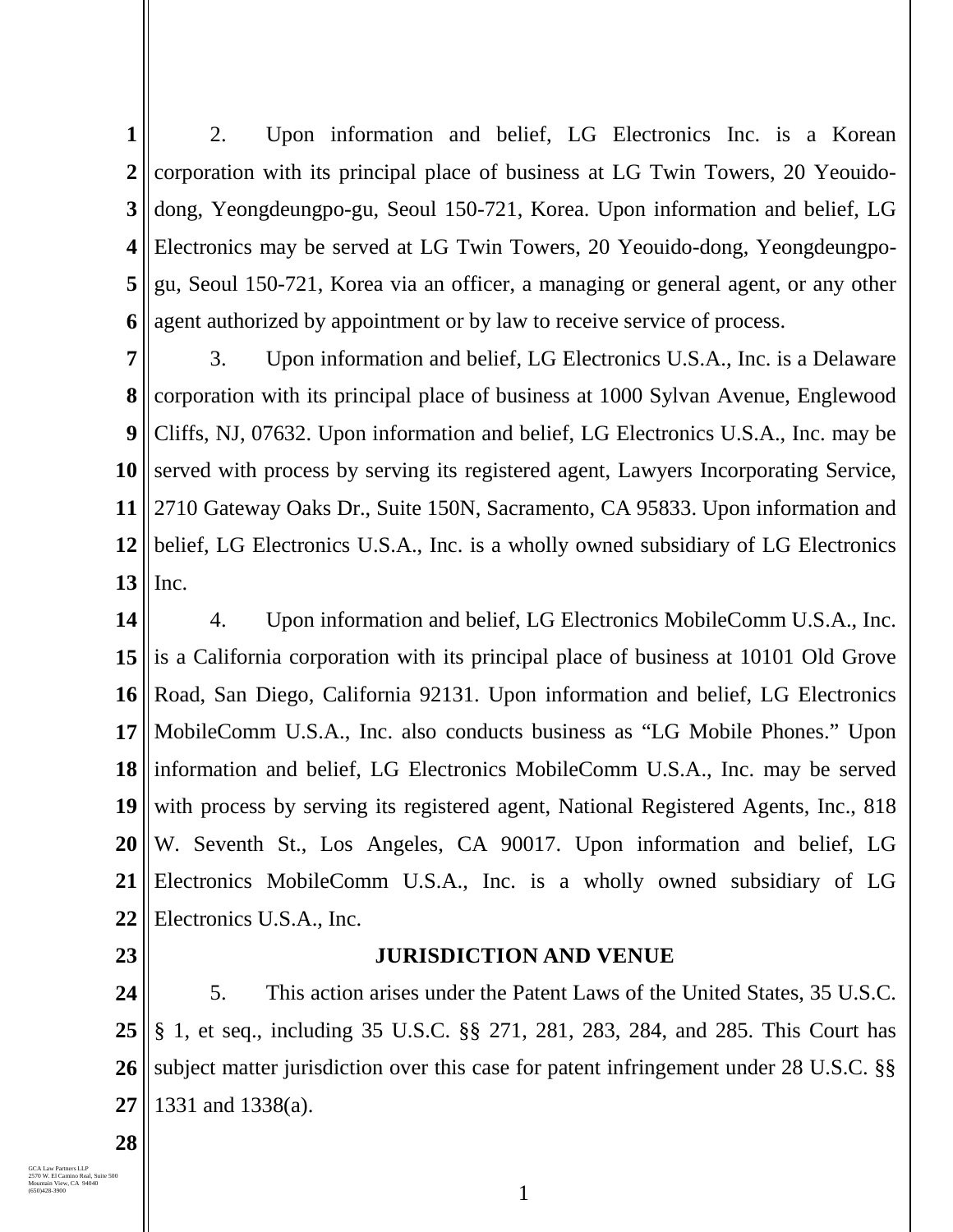**1 2 3 4 5 6 7 8 9 10** 6. This Court has personal jurisdiction over each Defendant. Each Defendant has conducted and does conduct business within the state of California. Each Defendant, directly or through intermediaries (including distributors, retailers, and others), ships, distributes, offers for sale, and/or sells its devices in the United States, the State of California, and the Southern District of California. Each Defendant has purposefully and voluntarily placed one or more of its infringing devices into the stream of commerce with the expectation that they will be purchased by consumers in the Southern District of California. Upon information and belief, each Defendant has committed acts of patent infringement within the State of California and, more particularly, within the Southern District of California.

**11 12 13 14 15 16 17 18 19 20 21 22** 7. Venue is proper in this Court under 28 U.S.C. §§ 1391(b), (c), and (d), as well as 28 U.S.C. § 1400(b), in that, upon information and belief, each Defendant has committed acts within this judicial District giving rise to this action and does business in this District, including using, selling, offering for sale, providing service and support for their respective customers, and/or importing infringing devices in and/or into this District. Further, LG intentionally availed itself of this judicial District by filing a motion to transfer claims from the Eastern District of Texas to the Southern District of California. As in the instant case, the transferred case involved cellular telephones. *Industrial Technology Research Institute v. LG Corporation, LG Electronics, Inc., and LG Electronics, U.S.A., Inc.*, No. 6:10-cv-631-LED (transferred from Eastern District of Texas to Southern District of California on February 13, 2012).

**23**

**24**

## **PATENT INFRINGEMENT OF U.S. PATENT NO. 6,163,355**

**25 26** 8. Plaintiff repeats and re-alleges each and every allegation of paragraphs 1-7 as though fully set forth herein.

**27**

**28**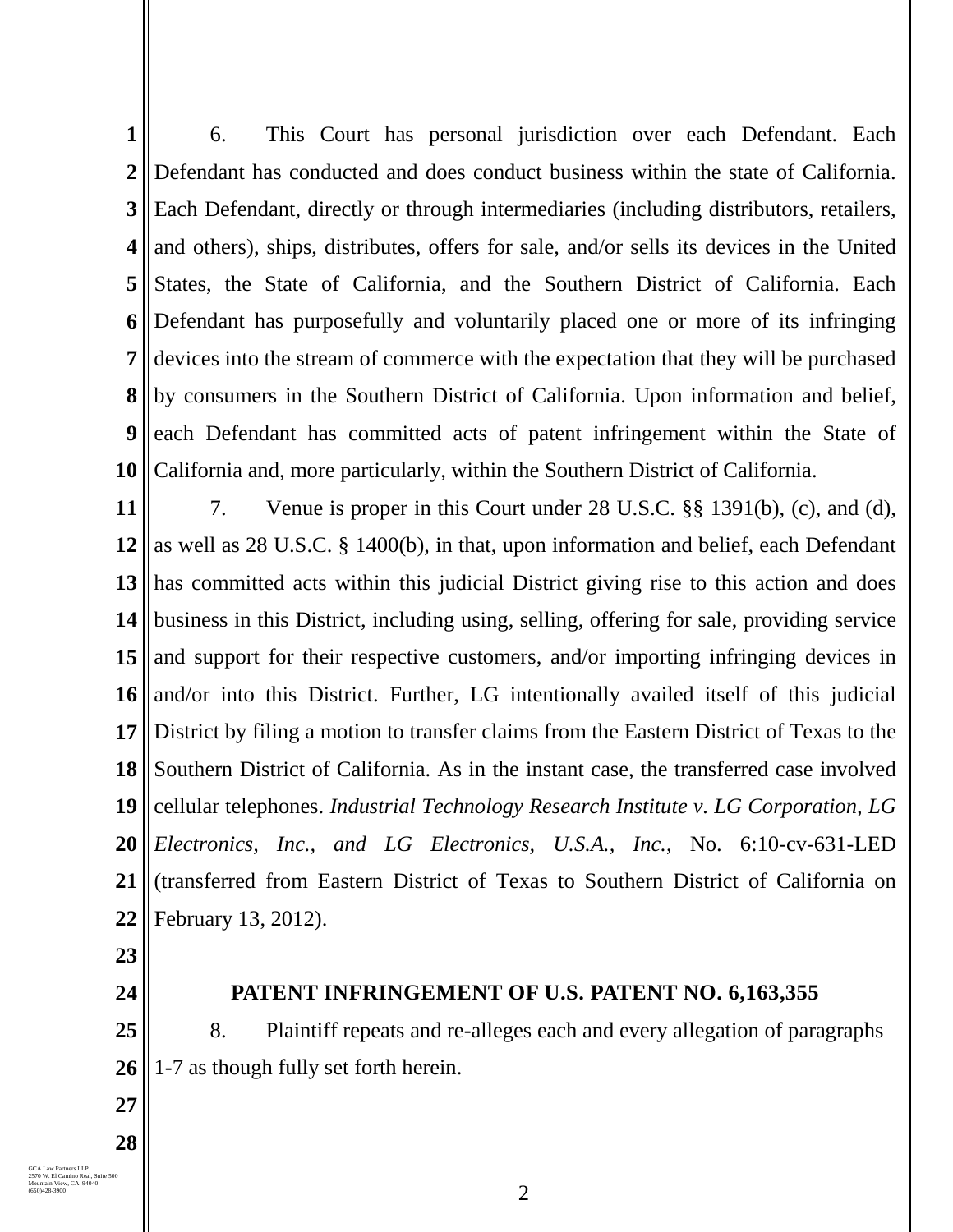**1 2 3 4 5 6** 9. United States Patent No. 6,163,355, titled "In-plane switching array of TFT liquid crystal display in which an electrode on the same side of an insulating layer is made thinner than the source and drain" ("the '355 Patent"), was duly and legally issued by the United States Patent and Trademark Office on December 19, 2000, after full and fair examination. A true and correct copy of the '355 Patent is attached as  $Exhibit A$  and made a part hereof.

**7 8 9** 10. ITRI is the owner of all right, title, and interest in and to the '355 Patent with full right to bring suit to enforce the patent, including the right to recover for past infringement damages.

**10**

11. The '355 Patent is valid and enforceable.

**11 12** 12. LG has at no time, either expressly or impliedly, been licensed under the '355 Patent.

**13 14** 13. With respect to the '355 Patent, ITRI has complied with 35 U.S.C. § 287.

**15 16 17 18 19 20 21 22** 14. Upon information and belief, LG has been and now is directly, literally under 35 U.S.C. § 271(a), and/or equivalently under the doctrine of equivalents, infringing the '355 Patent, by making, using, selling, offering for sale, and/or importing into the United States, without authority, devices that fall within the scope of one or more claims of the '355 Patent, including, but not limited to, the LG Optimus G, and other similar devices, which perform substantially the same function as the devices embodied in one or more claims of the '355 Patent in substantially the same way to achieve the same result.

**23 24 25 26** 15. TAKE NOTICE that ITRI reserves the right to further allege indirect infringement, contributory infringement, inducing infringement, and/or willful infringement, and amend, supplement, or modify its allegations of infringement as facts regarding such allegations arise during the course of this case.

**27**

**28**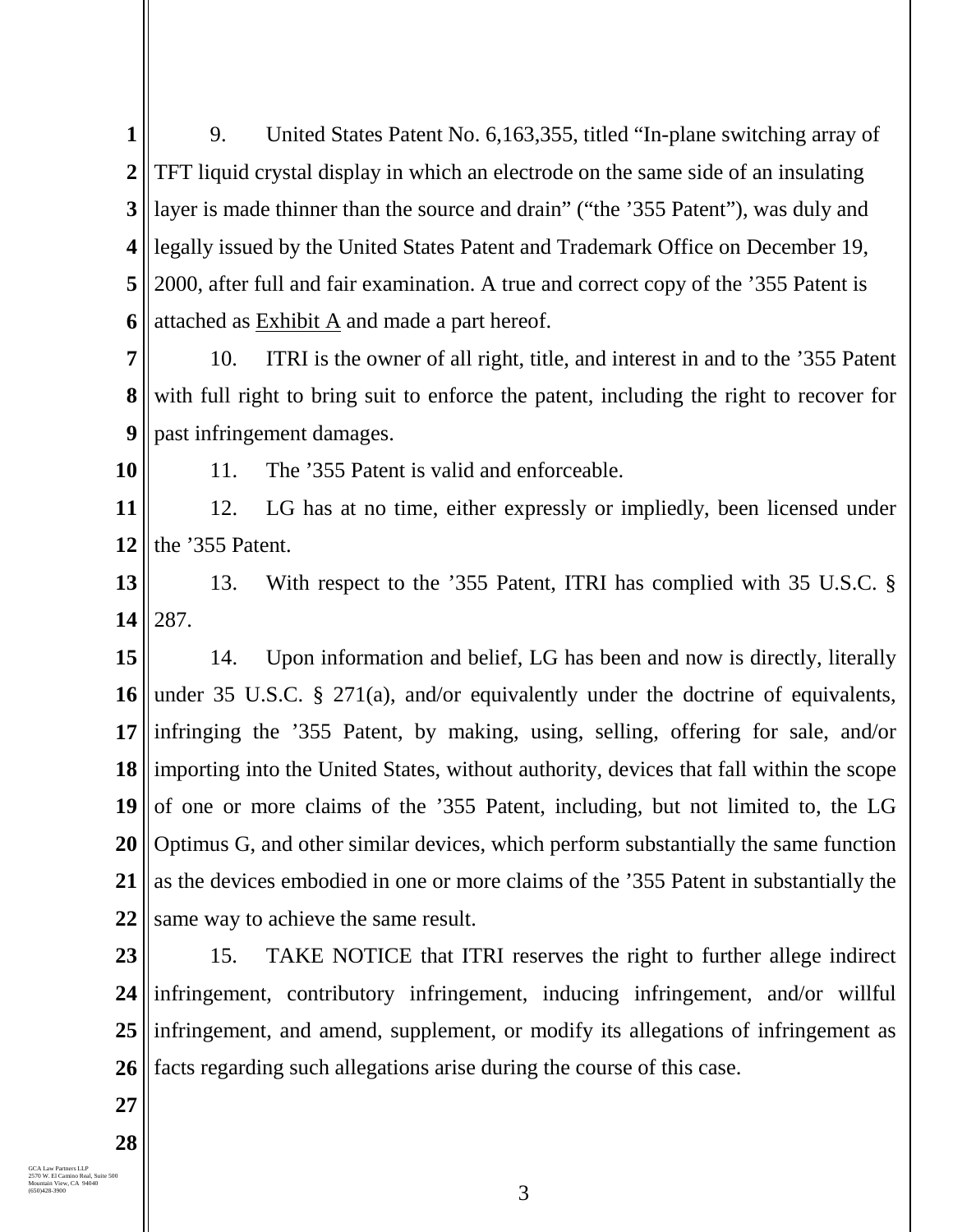| 1                       |                                                                                        |                                                                                         |  |  |
|-------------------------|----------------------------------------------------------------------------------------|-----------------------------------------------------------------------------------------|--|--|
| $\overline{2}$          |                                                                                        | <b>CONCLUSION</b>                                                                       |  |  |
| 3                       | 16.                                                                                    | Unless Defendants are enjoined by this Court from continuing their                      |  |  |
| $\overline{\mathbf{4}}$ |                                                                                        | patent infringements, Plaintiff will suffer additional irreparable harm for which there |  |  |
| 5                       | is no adequate remedy at law and impairment of the value of its patent rights.         |                                                                                         |  |  |
| 6                       | 17.                                                                                    | Plaintiff is entitled to recover from Defendants the damages sustained                  |  |  |
| 7                       | by Plaintiff as a result of Defendants' wrongful acts in an amount subject to proof at |                                                                                         |  |  |
| 8                       | trial, which, by law, cannot be less than a reasonable royalty, together with interest |                                                                                         |  |  |
| 9                       | and costs as fixed by this Court.                                                      |                                                                                         |  |  |
| 10                      | 18.                                                                                    | Plaintiff has incurred and will incur attorneys' fees, costs, and expenses              |  |  |
| 11                      | in the prosecution of this action.                                                     |                                                                                         |  |  |
| 12                      | <b>JURY DEMAND</b>                                                                     |                                                                                         |  |  |
| 13                      | 19.                                                                                    | Plaintiff hereby requests a trial by jury pursuant to Rule 38 of the                    |  |  |
| 14                      |                                                                                        | Federal Rules of Civil Procedure.                                                       |  |  |
| 15                      |                                                                                        |                                                                                         |  |  |
| 16                      |                                                                                        | <b>PRAYER FOR RELIEF</b>                                                                |  |  |
| 17                      | 20.                                                                                    | Plaintiff respectfully requests that the Court find in its favor and against            |  |  |
| 18                      |                                                                                        | LG, and that the Court grant Plaintiff the following relief:                            |  |  |
| 19                      | A.                                                                                     | A judgment that each Defendant infringed U.S. Patent No. 6,163,355 as                   |  |  |
| 20                      | alleged herein;                                                                        |                                                                                         |  |  |
| 21                      | <b>B.</b>                                                                              | A judgment for an accounting of all damages sustained by ITRI as a                      |  |  |
| 22                      | result of the acts of infringement by each Defendant;                                  |                                                                                         |  |  |
| 23                      | $C_{\cdot}$                                                                            | A judgment and order requiring each Defendant to pay ITRI damages                       |  |  |
| 24                      |                                                                                        | under 35 U.S.C. § 284, supplemental damages for any continuing post-verdict             |  |  |
| 25                      | infringement of active patents until entry of the final judgment with an accounting as |                                                                                         |  |  |
| 26                      | needed, and any royalties determined to be appropriate;                                |                                                                                         |  |  |
| 27                      | D.                                                                                     | A judgment and order requiring each Defendant to pay ITRI pre-                          |  |  |
| 28                      |                                                                                        |                                                                                         |  |  |
| 500                     |                                                                                        |                                                                                         |  |  |
|                         |                                                                                        | $\overline{4}$                                                                          |  |  |